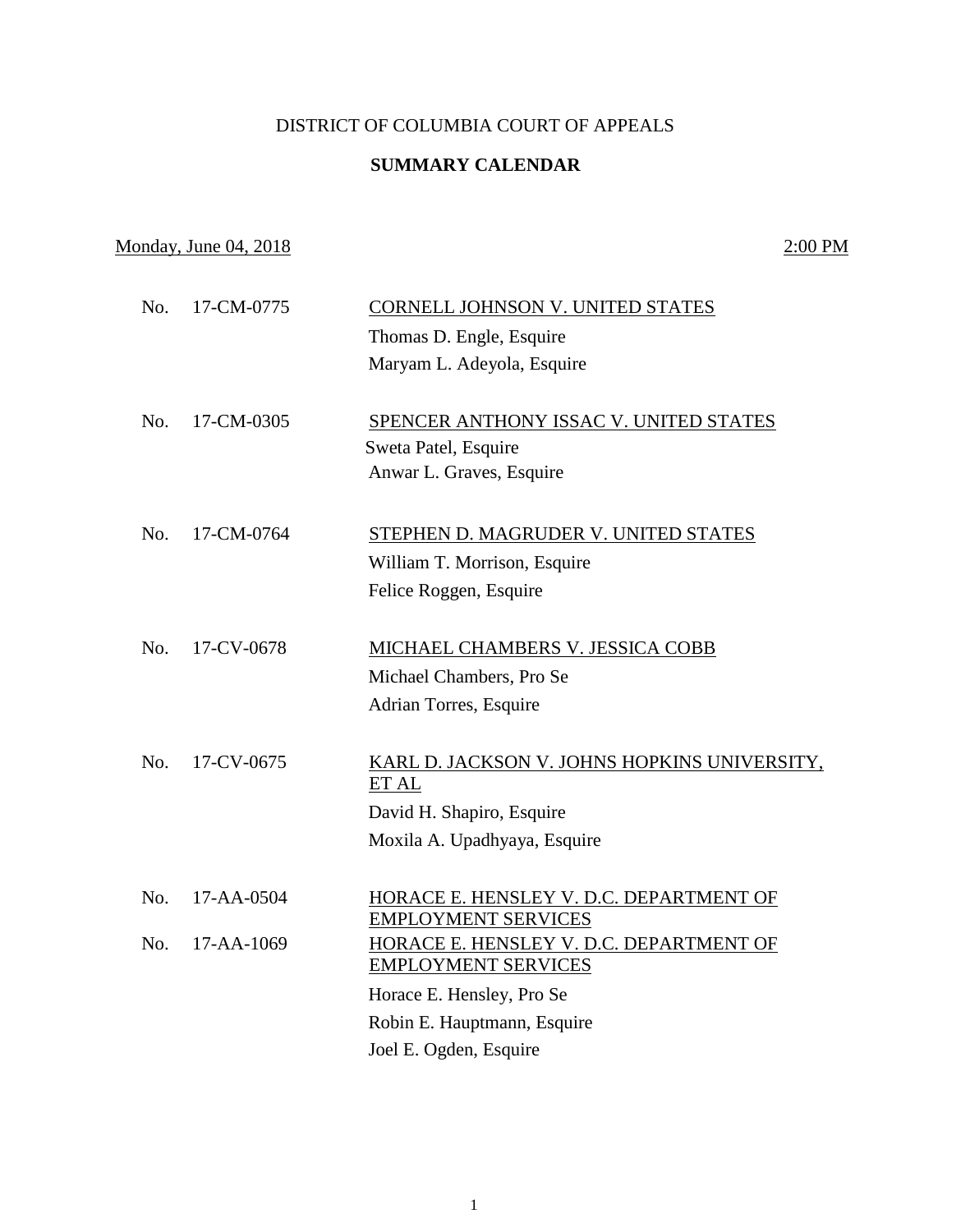Tuesday, June 05, 2018 10:00 AM

|     |                       | <u>SPECIAL SITTING - SUMMARY</u>                                     |           |
|-----|-----------------------|----------------------------------------------------------------------|-----------|
| No. | 16-CO-0570            | BRIAN K. WILLIAMS V. UNITED STATES                                   |           |
|     |                       | Mikel Meredith Weidman, Esquire                                      |           |
|     |                       | Sharon A. Sprague, Esquire                                           |           |
|     | Friday, June 08, 2018 |                                                                      | $2:00$ PM |
| No. | 16-CF-1190            | ROBERT A. WILLIAMS V. UNITED STATES                                  |           |
|     |                       | April E. Fearnley, Esquire                                           |           |
|     |                       | L'Shauntee J. Robertson, Esquire                                     |           |
| No. | 17-CM-1280            | LAFEYETTE KNIGHT V. UNITED STATES                                    |           |
|     |                       | Russell Bikoff, Esquire                                              |           |
|     |                       | Sitara Witanachchi, Esquire                                          |           |
| No. | 17-FM-0927            | DENISE NELSON V. ALFRED NELSON                                       |           |
|     |                       | Denise Nelson, Pro Se                                                |           |
|     |                       | Alfred Nelson, Pro Se                                                |           |
| No. | 17-AA-1007            | SHURON I. TURNER V. D.C. DEPARTMENT OF<br><b>EMPLOYMENT SERVICES</b> |           |
|     |                       | David J. Kapson, Esquire                                             |           |
|     |                       | Stacy L. Anderson, Esquire                                           |           |
|     |                       | Mark H. Dho, Esquire                                                 |           |
| No. | 17-AA-0168            | LARRY HOPSON V. D.C. DEPARTMENT OF<br><b>EMPLOYMENT SERVICES</b>     |           |
|     |                       | Eric Poplonski, Esquire                                              |           |
|     |                       | Stacy L. Anderson, Esquire                                           |           |
|     |                       | Joel E. Ogden, Esquire                                               |           |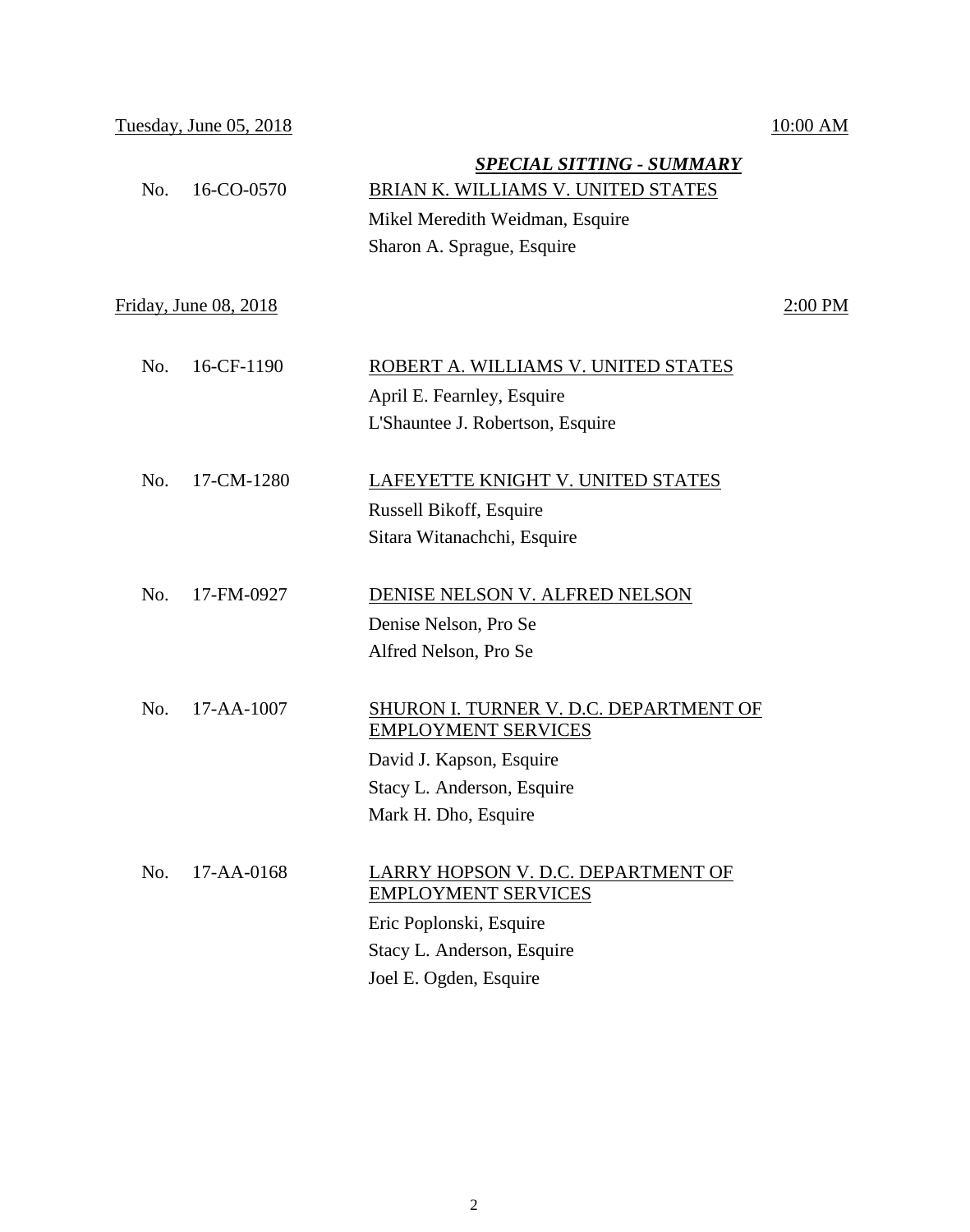| No. 17-PR-0627 | IN RE: BRENDA L. WASHINGTON; BRUCE E.<br>GARDNER, APPELLANT |
|----------------|-------------------------------------------------------------|
|                | Bruce E. Gardner, Pro Se                                    |
|                | Gwendolyn Washington, Pro Se                                |

Thursday, June  $14, 2018$   $2:00 \text{ PM}$ 

| No. | 16-CO-1117       | DANIEL GRIFFIN V. UNITED STATES       |
|-----|------------------|---------------------------------------|
|     |                  | Michael Bruckheim, Esquire            |
|     |                  | Kristina L. Ament, Esquire            |
|     |                  |                                       |
| No. | 17-CM-0703       | DEIONTA R. PERSON V. UNITED STATES    |
|     |                  | Ivy Finkenstadt, Esquire              |
|     |                  | David P. Saybolt, Esquire             |
|     |                  |                                       |
| No. | 17-CM-0709       | RUSSELL C. DAVIS V. UNITED STATES     |
| No. | 17-CM-0710       | RUSSELL C. DAVIS V. UNITED STATES     |
| No. | 17-CM-0711       | RUSSELL C. DAVIS V. UNITED STATES     |
|     |                  | Robin M. Earnest, Esquire             |
|     |                  | Kristina L. Ament, Esquire            |
|     |                  |                                       |
| No. | $17 - AA - 0956$ | SAUNDRA TAYLOR V. D.C. DEPARTMENT OF  |
|     |                  | <b>EMPLOYMENT SERVICES</b>            |
|     |                  | Saundra Taylor, Pro Se                |
|     |                  |                                       |
| No. | 17-CV-0986       | STEPHEN FARINA V. DALE EDWIN SANDERS  |
|     |                  | Stephen Farina, Pro Se                |
|     |                  | Dale Edwin Sanders, Pro Se            |
|     |                  |                                       |
| No. | $17 - AA - 1071$ | ANTOINETTE BELL V. D.C. DEPARTMENT OF |
|     |                  | <b>EMPLOYMENT SERVICES</b>            |
|     |                  | Manuel R. Geraldo, Esquire            |
|     |                  | Lisa A. Zelenak, Esquire              |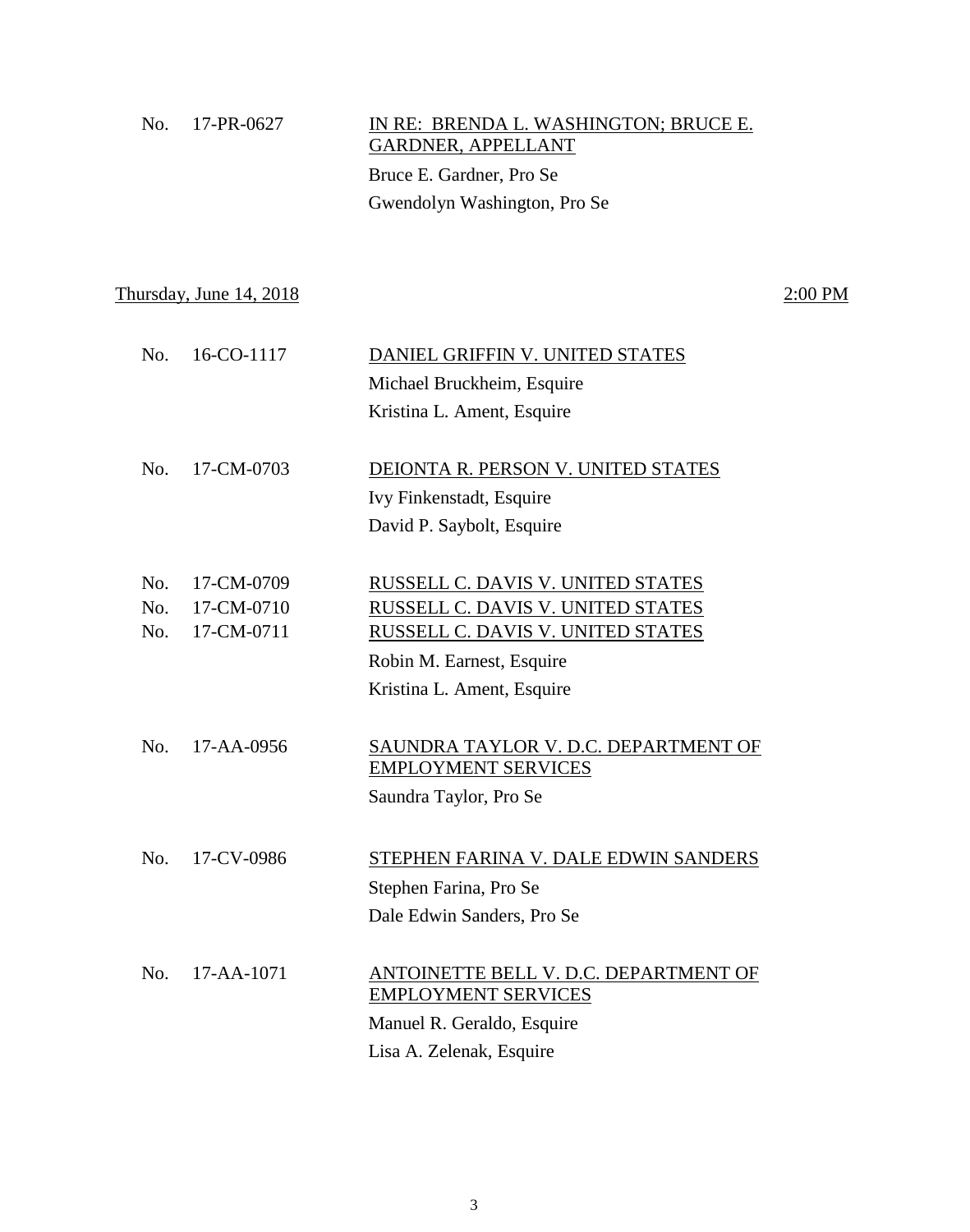# No. 16-CM-0541 CORDELL BANKS V. UNITED STATES Aaron Page, Esquire Edward G. Burley, Esquire No. 14-CM-0897 IVY K. PENDLETON V. UNITED STATES No. 16-CO-0024 IVY K. PENDLETON V. UNITED STATES Christine Pembroke, Esquire Steven B. Snyder, Esquire No. 17-AA-0977 DONALD E. REEDER V. D.C. DEPARTMENT OF EMPLOYMENT SERVICES

David J. Kapson, Esquire Christopher R. Costabile, Esquire

- No. 17-FM-0588 M.D. V. R.W. Amee Vora, Esquire R. W., Pro Se
- No. 17-FM-0589 L.P. V. M.D. Amee Vora, Esquire
- No. 17-CV-0864 LOIS JONES V. SPECIALTY LENDING GROUP, ET AL Donald M. Temple, Esquire Bradford S. Bernstein, Esquire David D. Hudgins, Esquire

Friday, June 29,  $2018$  2:00 PM

| No. 17-CM-0366 | <b>EMANUEL PETE LOUIS V. UNITED STATES</b> |
|----------------|--------------------------------------------|
|                | William L. Welch, III, Esquire             |
|                | Felice Roggen, Esquire                     |

## 4